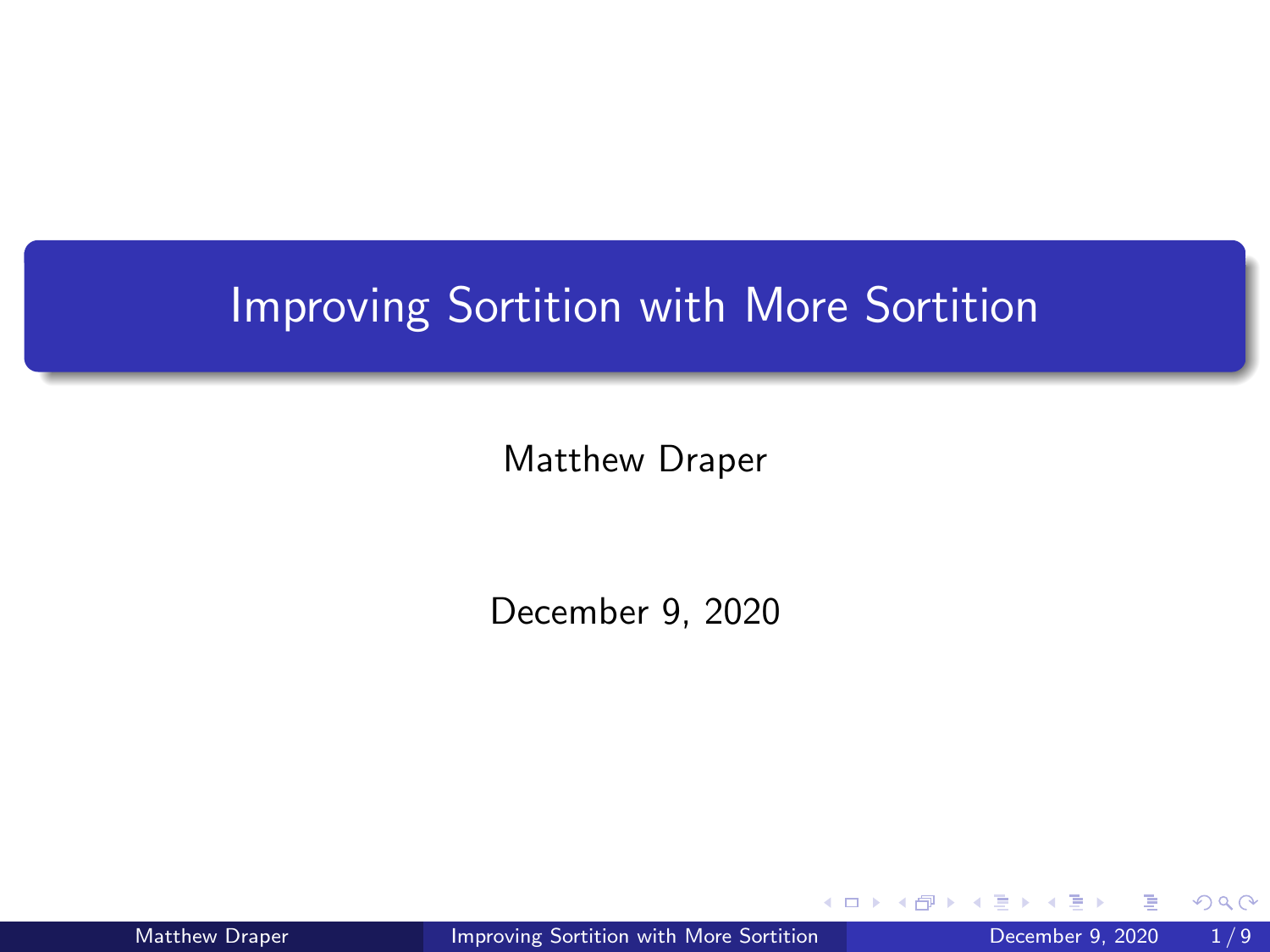Landa, Dimitri and Ryan Pevnick. Forthcoming. "Is Random Selection a Cure for the Ills of Electoral Representation?" Journal of Political Philosophy.

4 0 8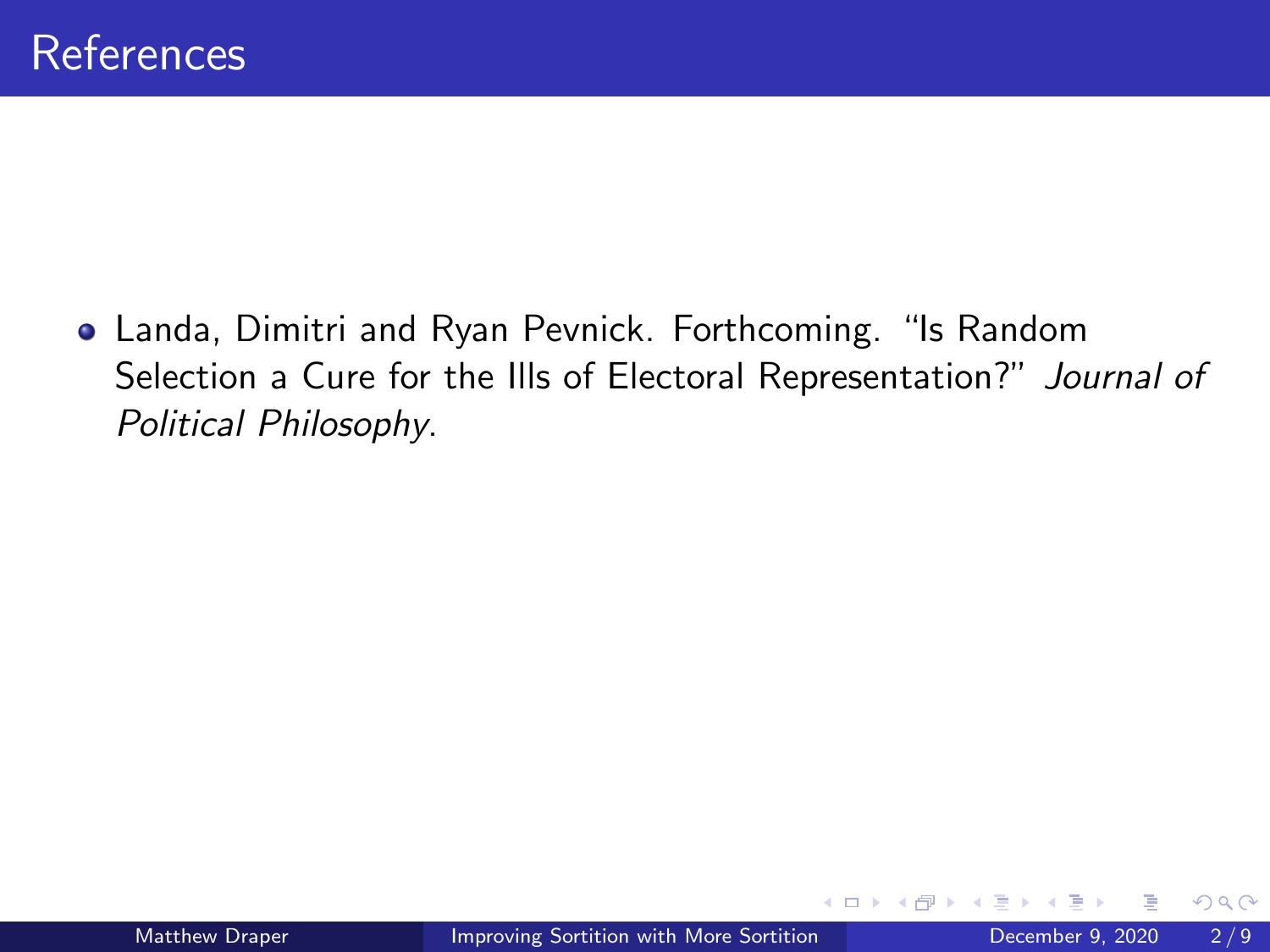Landa and Pevnick (forthcoming) introduce strategic considerations into the analysis of sortition-based institutional schemes. Taking a non-ideal approach, they make "realistic assumptions" (6) about the potential for self-interested behavior and conclude that sortition-based systems lack an accountability constraint (9).

The authors argue that the apparent promise of sortition-based systems stems from the low stakes that have hitherto been involved, and that randomly-selected representatives with great power would be pursued by special interests in the same way that elected politicians currently are (7).

They also argue that "lottocratic systems" that did confer substantial power would face a tradeoff between special-interest capture and bureaucratic capture, depending on the term of office given to selected representatives (13).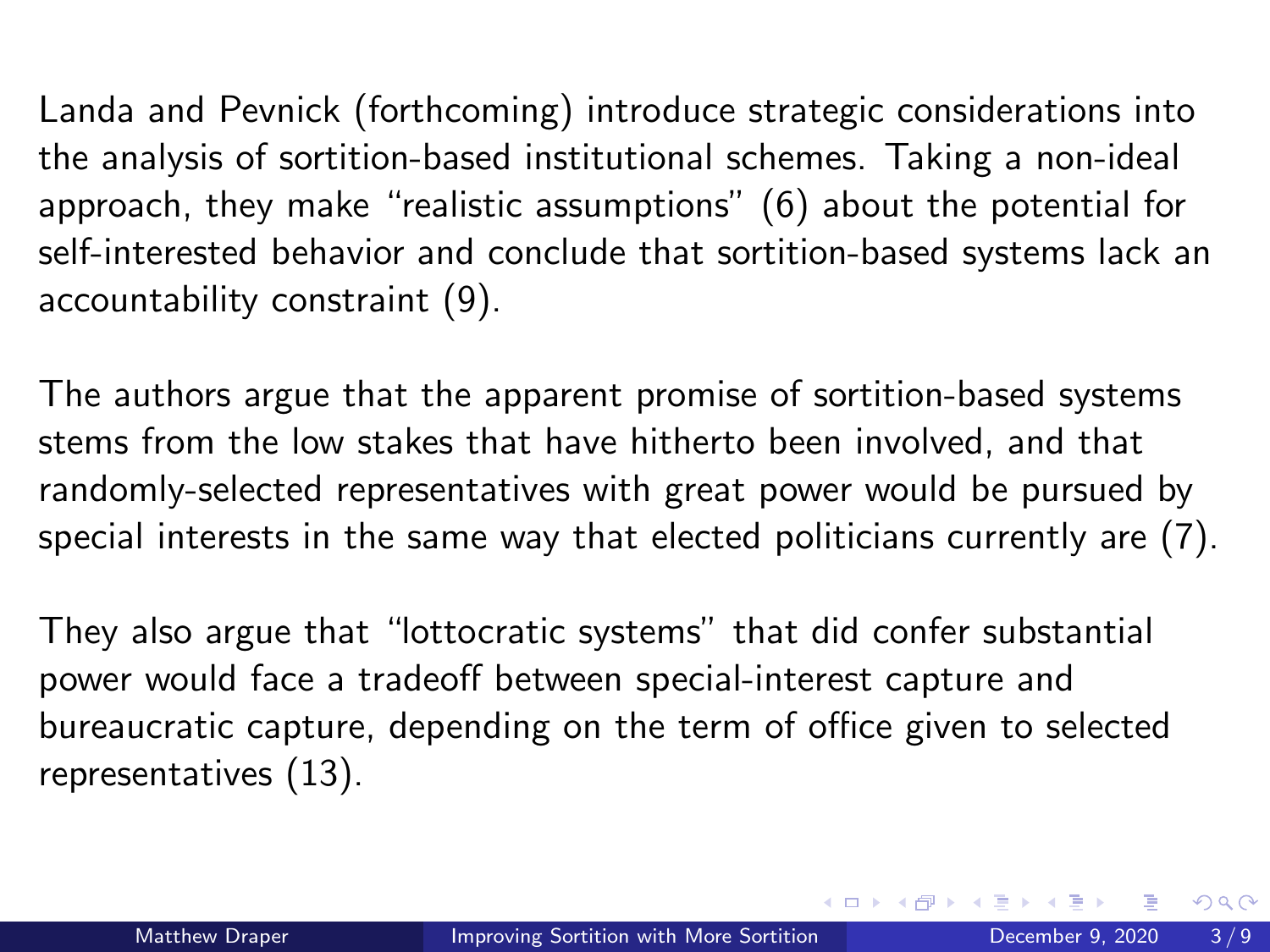Extent of Constitutionally Specified Influence

Higher Influence: Higher Risk of Capture Lower Influence: Limited Impact

**∢ ロ ▶ - ∢ 何 ▶ - ∢** 

э

 $\sim$  $\mathcal{A}$ в

Slower Turnover/ Longer Terms: Higher Risk of Special Interest Capture

More Rapid Turnover/ Shorter Terms: Higher Risk of Bureaucratic Capture

Figure 1. Design dilemmas for sortition-based proposals

Þ

 $298$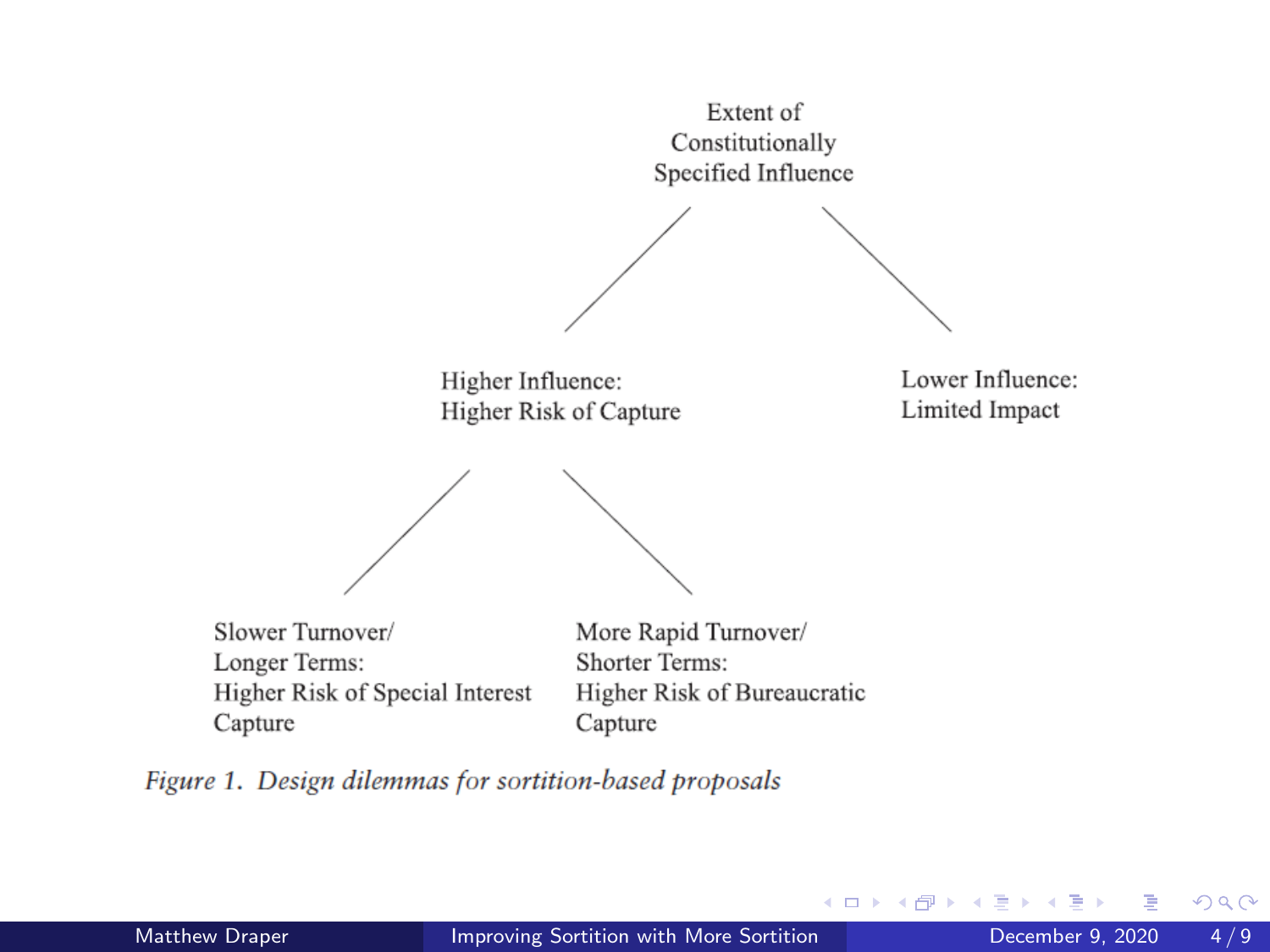Landa and Pevnick argue that electoral representation is preferrable because it increases "pivotality" within an environment of high accountability (15). They observe that "[a]ccountability in an environment of low pivotality is unlikely to be effective" because of the absence of incentives for good performance, and that "pivotality without accountability is outright dangerous" (15) because of the potential for self-interested behavior.

...the general problems that lottocrats often attribute to electoral systems with regard to capture are not, primarily, problems created by election. They are, instead, problems created by systems in which representatives are given a significant degree of independence to act as they like while holding office (14).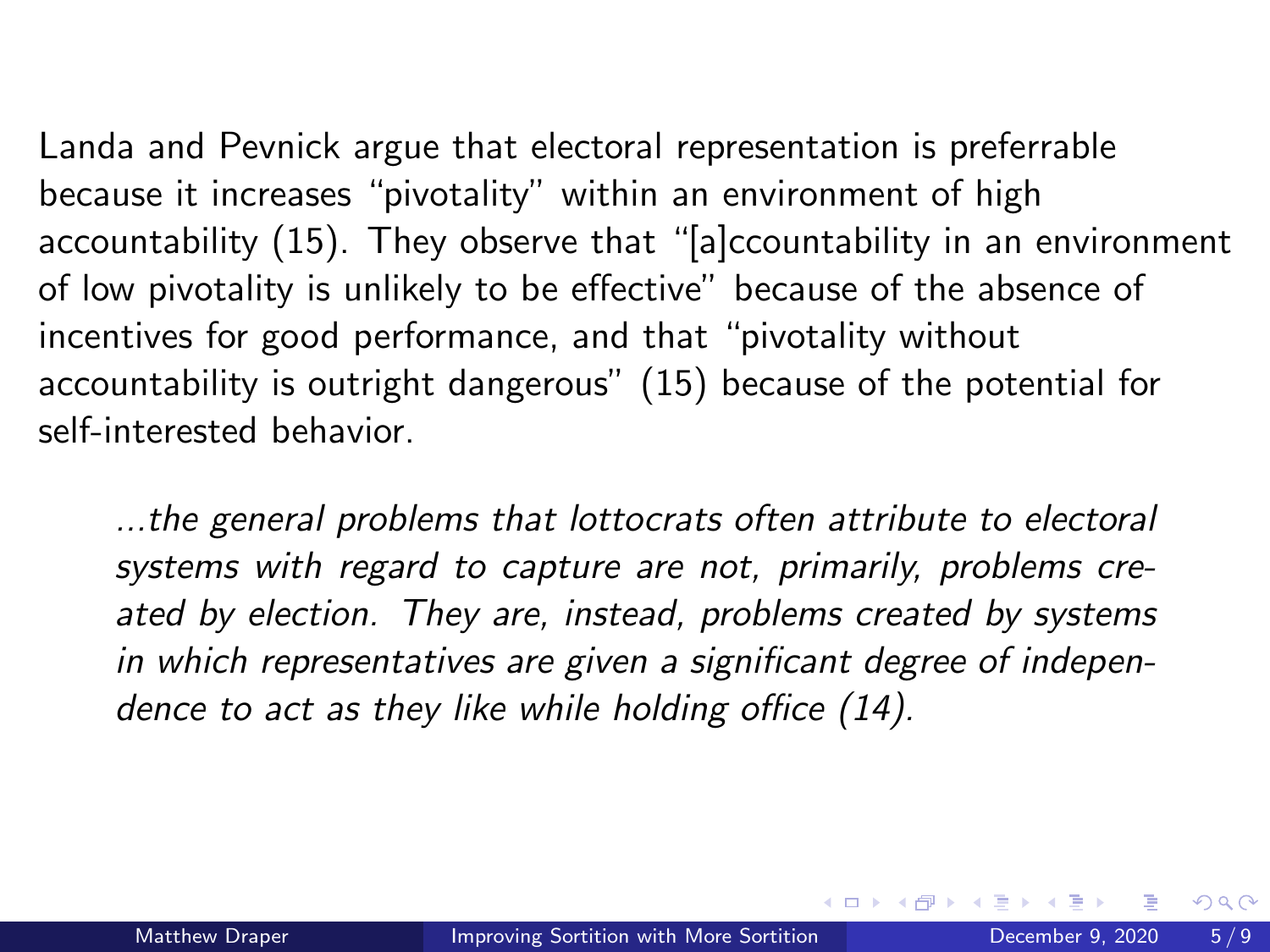In many current electoral systems the accountability that Landa and Pevnick assume is disrupted by term limits. Electoral incentives cannot apply to politicians in their final term of office, nor to those who have chosen to retire. This gap allows the possibility of self-interested behavior while in office.

I argue that the two tradeoffs that the authors identify can be resolved through further use of sortition. Accountability can be imposed, even on randomly-selected citizens momentarily in positions of great power, by empowering still other randomly-selected citizens to hold them to account. I contend that we can arrange a sortition-based system to confer pivotality in an environment of high accountability.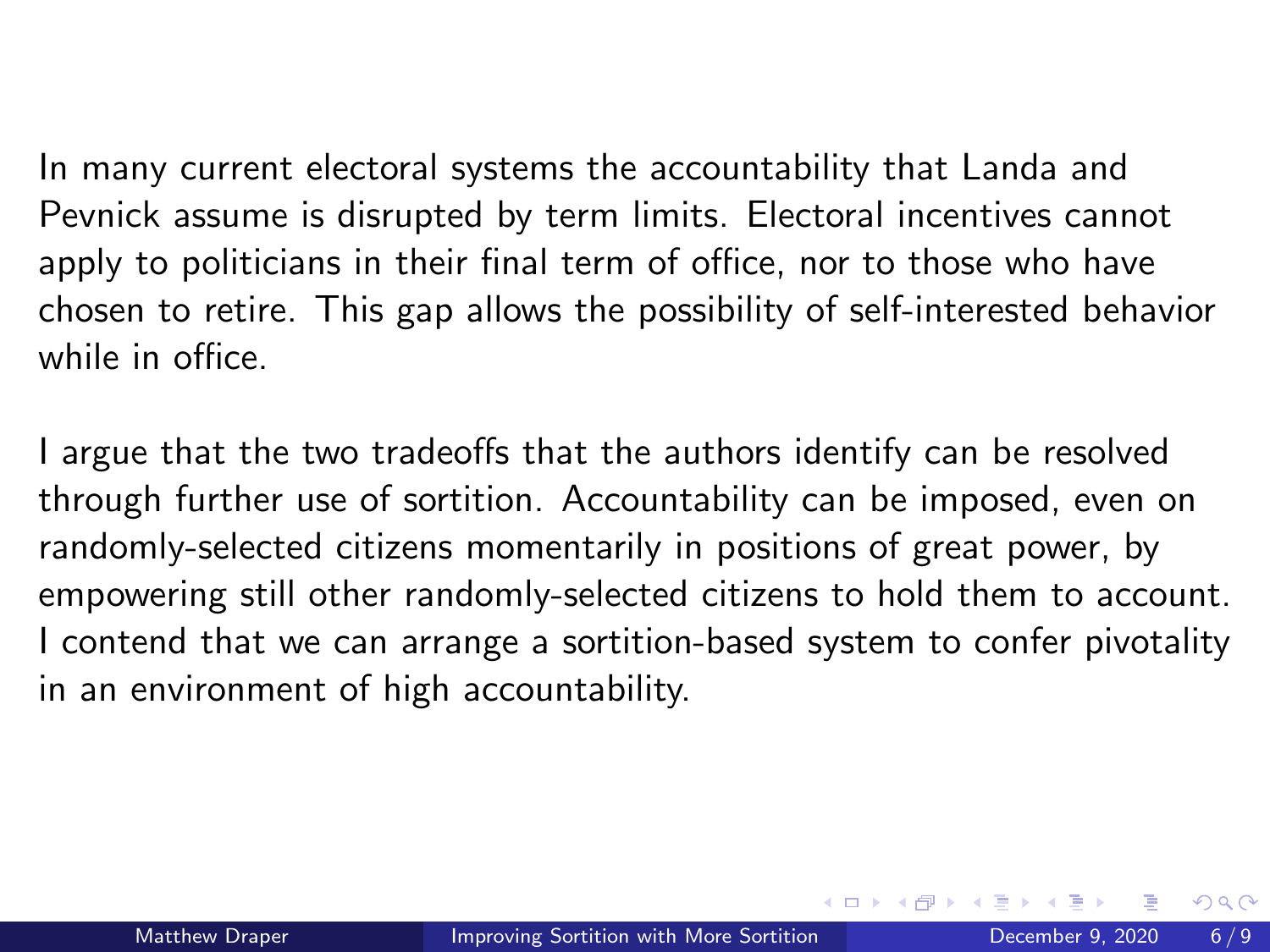<span id="page-6-0"></span>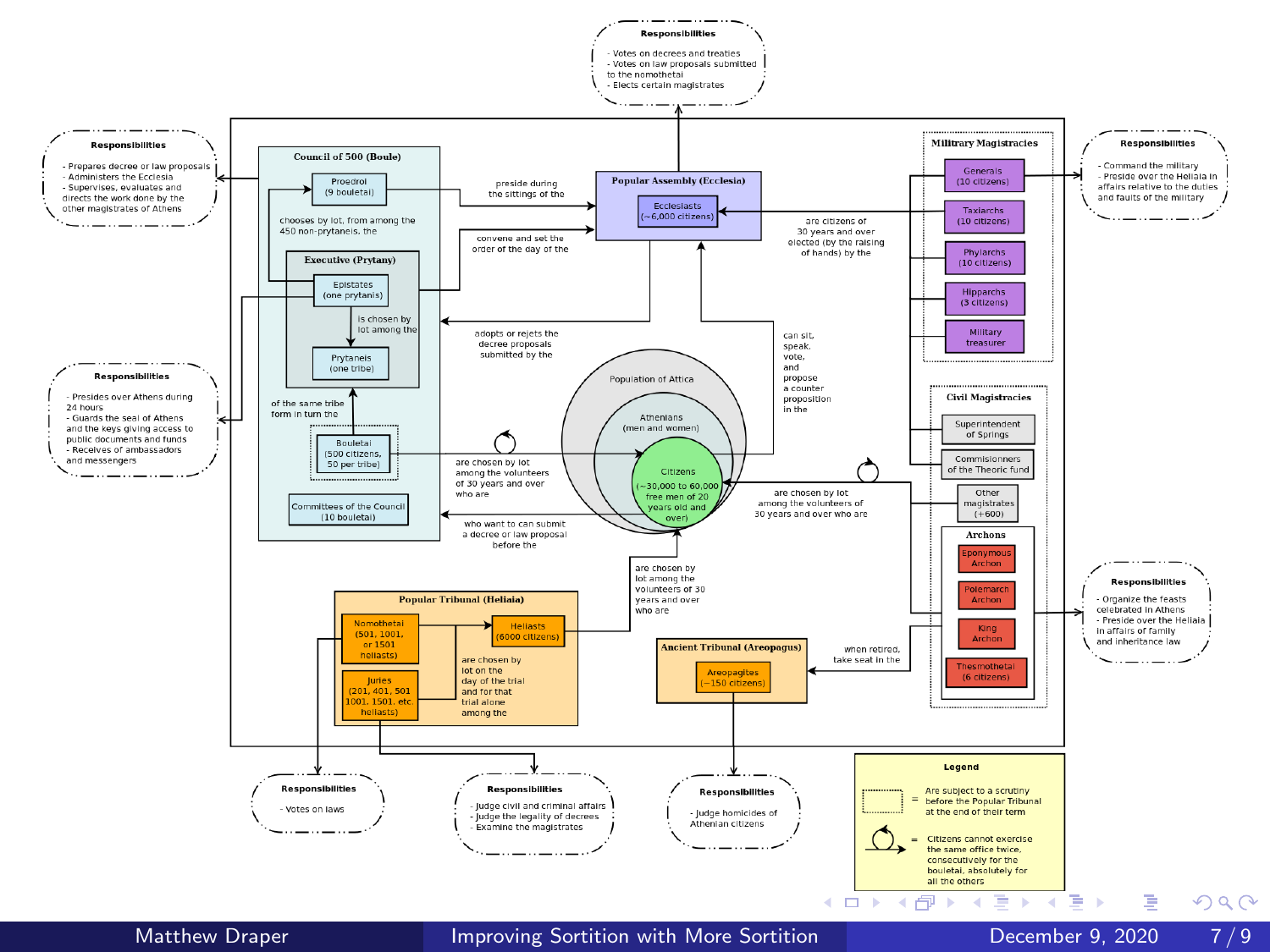<span id="page-7-0"></span>The Athenian system was characterized not only by sortition but by collegiality and rotation. Citizens always held office with a number of colleagues, and held offices for very short periods of time, sometimes only for a single day.

Aristotle viewed elections as an oligarchic method of selection, (Politics 1294e) and it's notable that while the Athenians mainly used the more democratic sortition, they did use elections to select a small number of offices thought to require special competence: military commanders, the army treasurer, the keepers of the festival fund $^{\rm 1}$ , and the custodian of the city water supply (Constitution of Athens 43i). Other offices were thought to require loyalty to the polis but no special skill. $^2$ 

<sup>2</sup>Socrates makes much of this distinction; see Protag[oras](#page-6-0), [T](#page-8-0)[i](#page-6-0)[ma](#page-7-0)[eu](#page-8-0)[s](#page-0-0)[.](#page-0-0)  $QQ$ 

 $1$ This was a (rudimentary) system of social benefits for the very poor.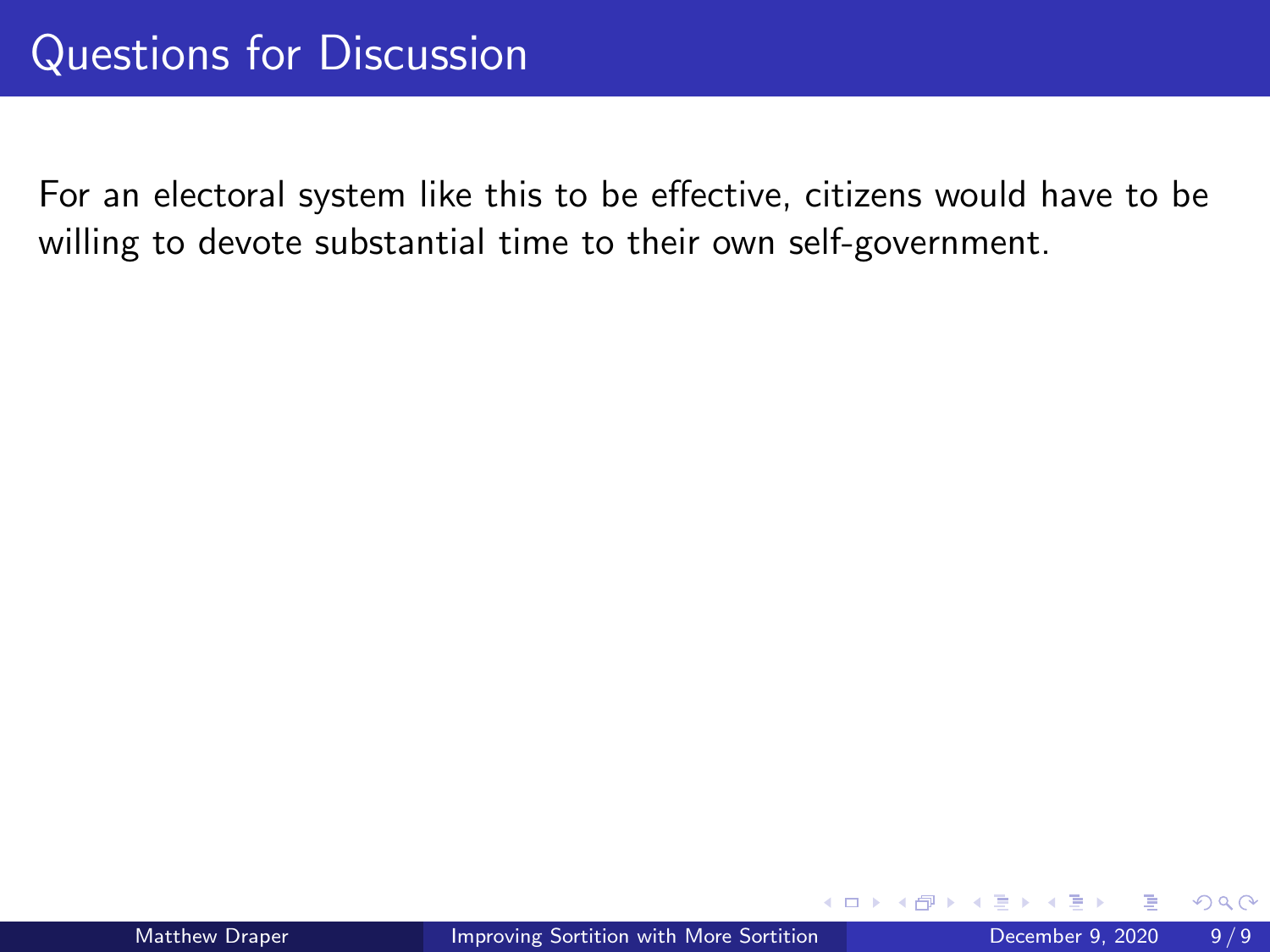**1** Can the worries that Landa and Pevnick point to about bureaucratic capture be overcome by replacing part or all of the bureaucracy with randomly-selected citizens? Would this yield pivotality with accountability?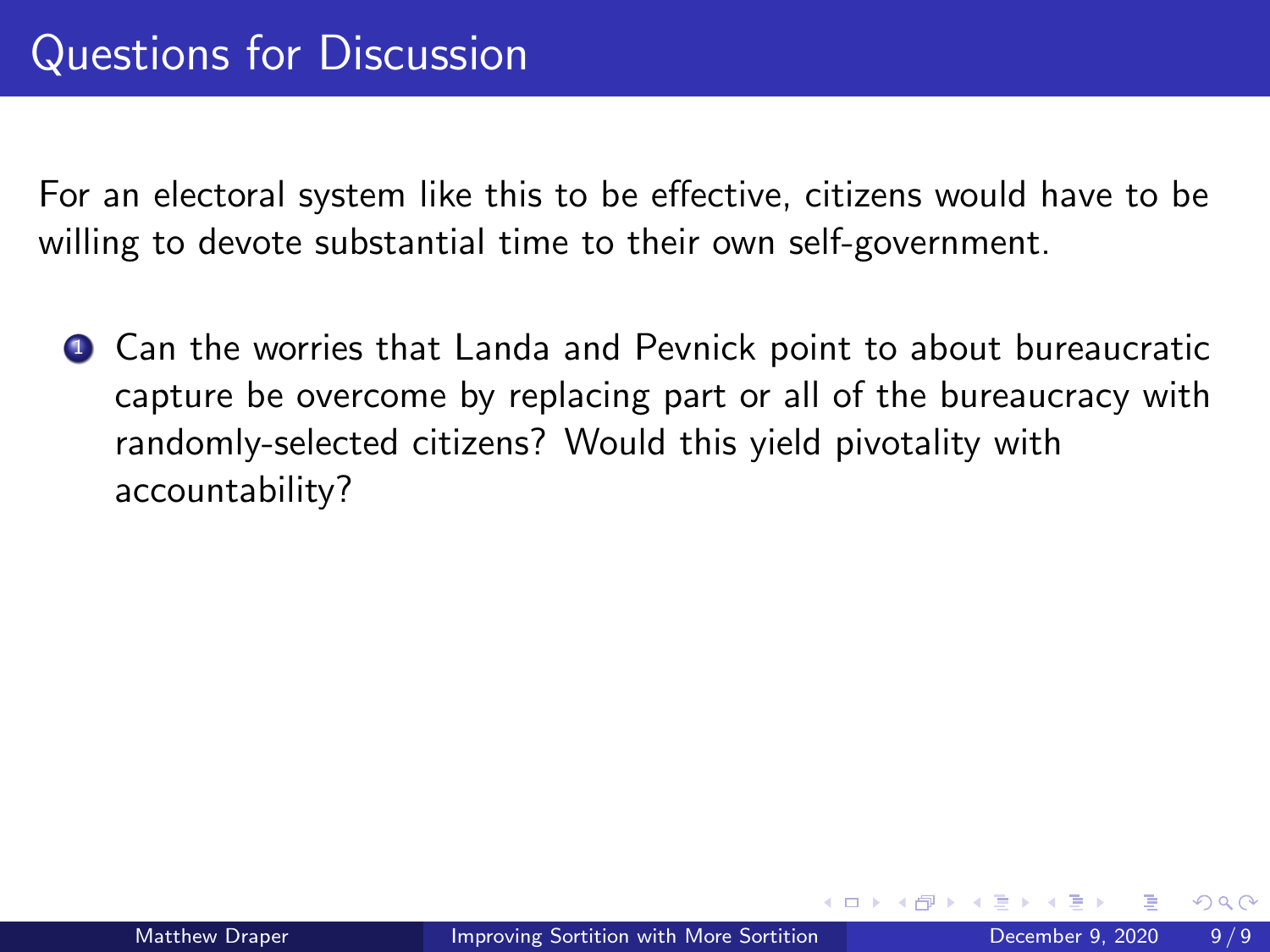- **1** Can the worries that Landa and Pevnick point to about bureaucratic capture be overcome by replacing part or all of the bureaucracy with randomly-selected citizens? Would this yield pivotality with accountability?
- <sup>2</sup> More generally, could groups selected by sortition impose accountability on one another? Would it be possible to design a system of checks and balances alleviating concerns about capture?